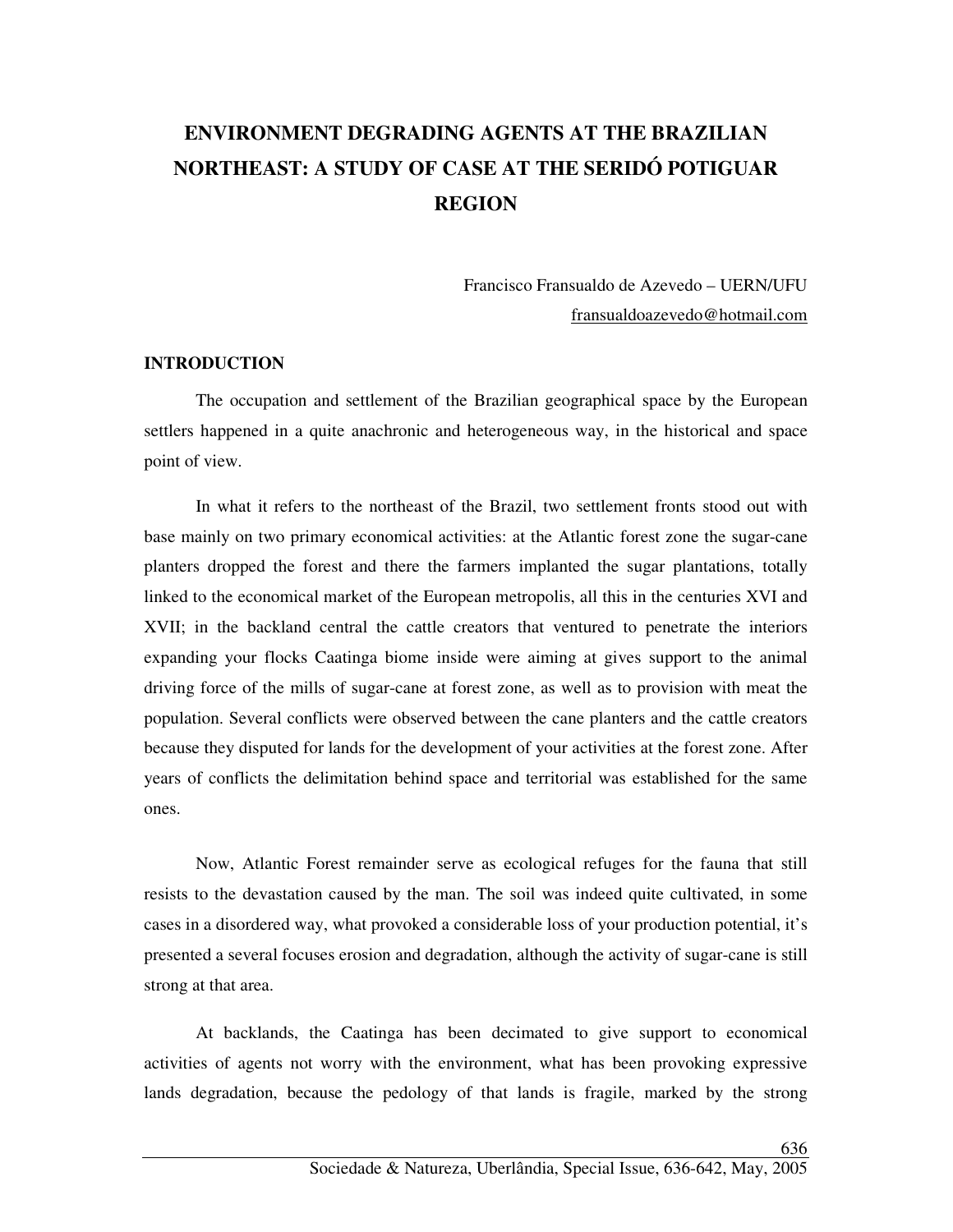presence of shallow and stony soils, except for the humid soils close the rivers or to amount of the dams and barrages and plains mountains.

It is observed that the Brazilian semi-arid northeast present a quite fine area of the social and environment point of view, what can be verified through its natural conditions, as well as social and materials ways of life of the population there allocated.

Therefore, the regional natural conditions (soil, climate, fauna, flora and water), when associated to the action anthropic, evidences a continuous and evolutionary process of environmental degradation, being spoken, besides, in desertification of this lands.

Thus, our objective is to analyze the group of actions and the agents, main responsible for the environmental degradation at Brazilian Northeasterner semi-arid, more specifically, in the Seridó potiguar region, center of devastation of the Brazilian Caatinga, considered one of the desertification core of Brazil, in agreement with the federal government's Ministry of the Environment.

## **Actions and main agents responsible for the environmental degradation at Seridó potiguar region**

In agreement with the Ministry of the Environment, the Seridó region presents as one of the four desertification nucleus of existent lands at the Brazil's northeastl. From municipal districts that compose the region – Caicó, Currais Novos, São José do Seridó, Parelhas, Equador and Carnaúba dos Dantas – are considered the more reached by the environmental degradation process. About this subject, the Government of the State of Rio Grande do Norte through PDSS – Plano de Desenvolvimento Sustentável do Seridó - it affirms that

> the nucleus of Seridó desertification embraces an area of 2.341 km² (18,06% of the surface of the region), where 244.000 inhabitants live (84,21% of the population seridoense). The area in desertification process have a high demographic density (104,23 hab/km²), that is about five times superior to the density observed in the whole Seridó (22,35 hab/km²) and in the whole Semi-arid Northeast (about 20,00 hab/km<sup>2</sup>), considered one of the semi-arid areas more densely populated in the world (RIO GRANDE DO NORTE, 2000, p. 86)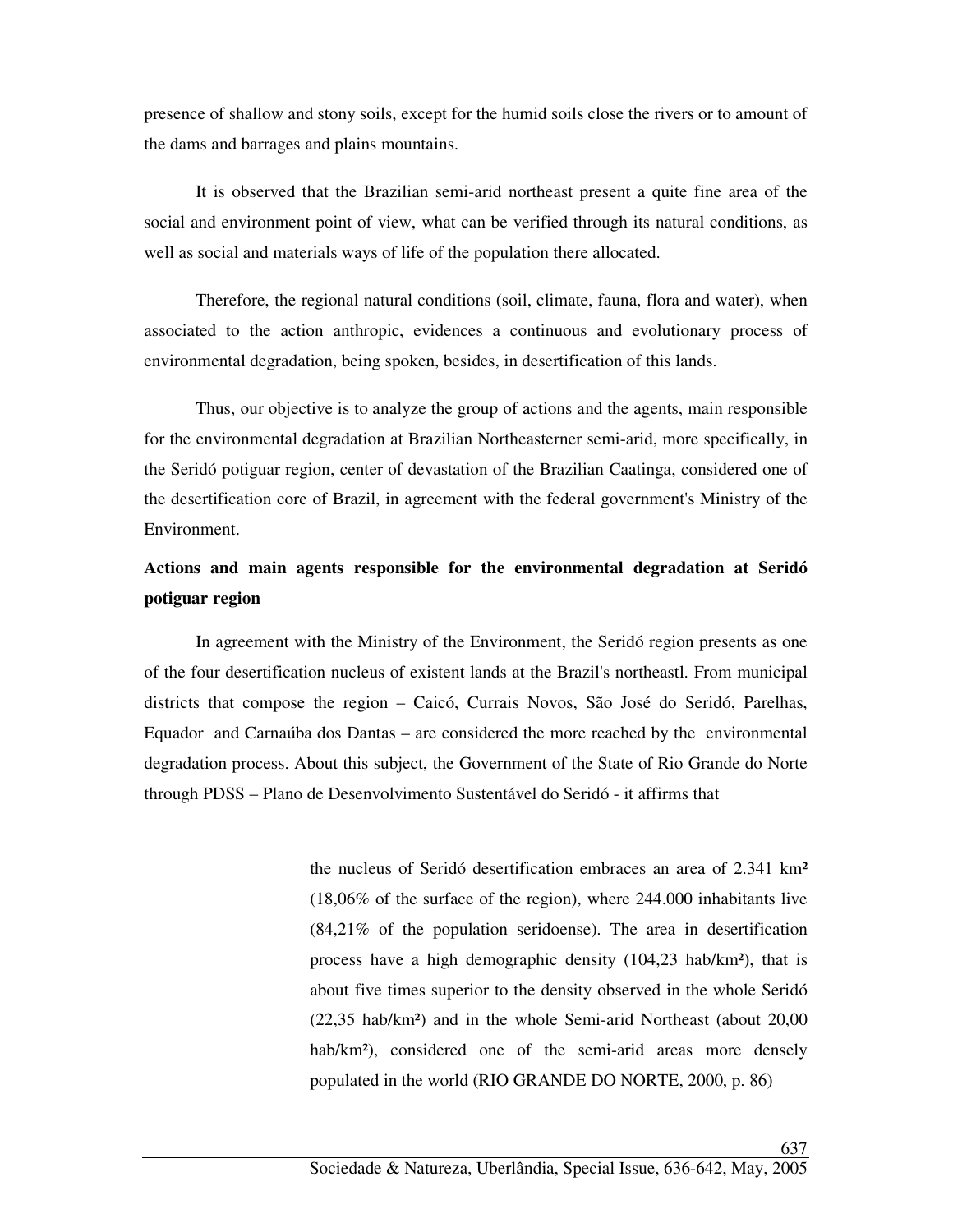Among the principal causes of environmental degradation process in the area, is stand out the actions of this agents: mining companies; producing ceramist units of red ceramics devices (tiles and bricks), bakery, lime explorations, industries of coffee toasting, business of farming and cattle raising unprovided of information techniques about the use and adequate handling of the ground and the water in the farms. All those corroborate, more or less, with the land degradation process in the area, be for the excessive use of the resources natural (soil, water and vegetation), be for the inadequate use of chemical products or wrong handling of those same resources.

It is important to consider that the Seridó Region has a quite complex and tenuous natural condition. For example: about the soils types prevails the alluvial soils (brunos soils non calcic), shallow and easy removal if discovered for the disordered deforestation at the Caatinga and if retired to serve as material in the ceramic, and in this case, the situation still becomes more serious, what is happening.

About the vegetation, it also presents quite fragile due to the own rigidity of the climatic conditions. In that sense, the Caatinga

> it is composed by species xenophile and in your majority caduciphole, of small load, with bedding arboreal busher, with thorn and, for occasion of the rains, it presents a herbaceous stratum quite developed [...]. Indeed, it is a resistant vegetable formation to great drought periods, presenting bushes and trees with some thorns, giving him/her an aggressive aspect [...] with relationship to the current situation, this vegetation, that is suffering strong impacts along the time, it is being destroyed in burned to give place to the plantation areas or pasture, as well as in the use of the wood of the trees in the building site, in the production of coal and, still, to feed the ovens of the ceramic, brickworkses, lime-pits or bakeries (IDEMA, 2002, P. 21-22).

Such situation worries the population and the government, but no much measured they are taken with the intention of moderating such devastating actions. The own government recognizes the gravity and the complexity of the subject, to the point of to notice:

> along the time, this important biome, that has been providing great part of the necessary energy to the productive activities of the State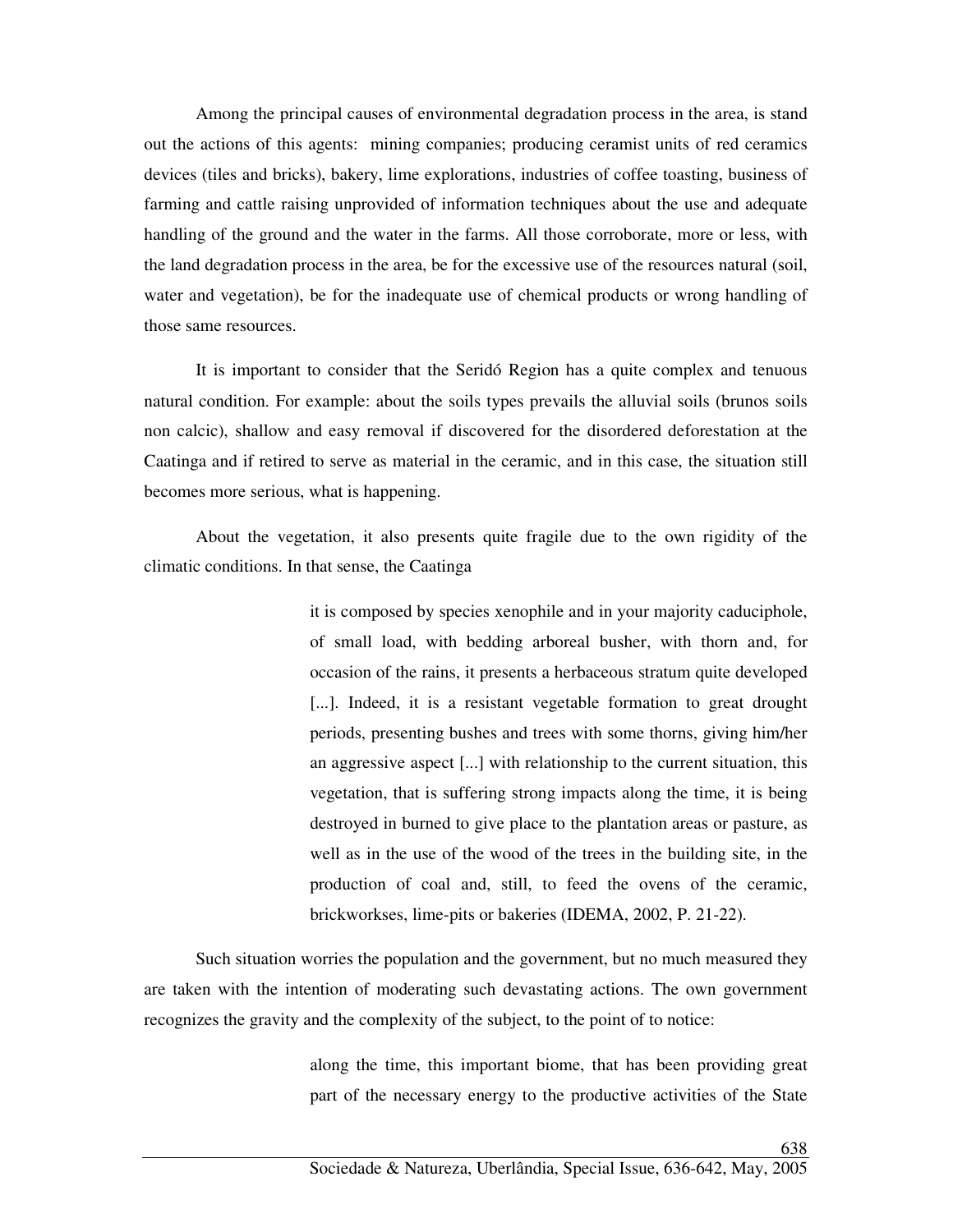and to subsistence of the local populations, is suffering serious environmental impacts, resulting in significant reduction of forest resource, with reflexes at socio-economic level. Those impacts are associated, mainly, to the burned ones, deforestations to the cattle raising and the agriculture in lands no capable, that can lead to the desertification (IDEMA, 2002, p. 22).

Regarding the environmental impacts caused by the companies mining of medium and of great load, the Government of the State of Rio Grande do Norte through PDSS (2000, p. 83) it marks that

> the mining economy of Seridó is ruled by extraction processes and improvement that date of more than half century. It has been led like this without the cares demanded by the environmental legislation, that is much more recent [...]. As much some as another they have been constituting if in sources of environmental degradation, in several areas of Seridó.

About the impacts caused by the mining activity in Seridó they stand out the following ones:

> construction of roads, bites, highways and opening of glades, for access to the mining areas; excavation of tunnels and of holes of varied dimensions, exposing people and you encourage to several risks; generation of noises and degradation of the soil, due to explosions and leaks of fuels, verified during the mining activities and of geophysical risings; interference possibilities in the resources underground hydrics, as a result of the accomplishment of hydrogeology studies; and damage possibilities to the flora, to the underground waters, to the soil and the communities' safety, due to the perforation of wells and of galleries for research and preparation of the plowings. There are still other important environmental impacts of the mining in Seridó, as referred them to the rejects of the mines and the use of the alluvial soils (RIO GRANDE DO NORTE, 2000, p. 84).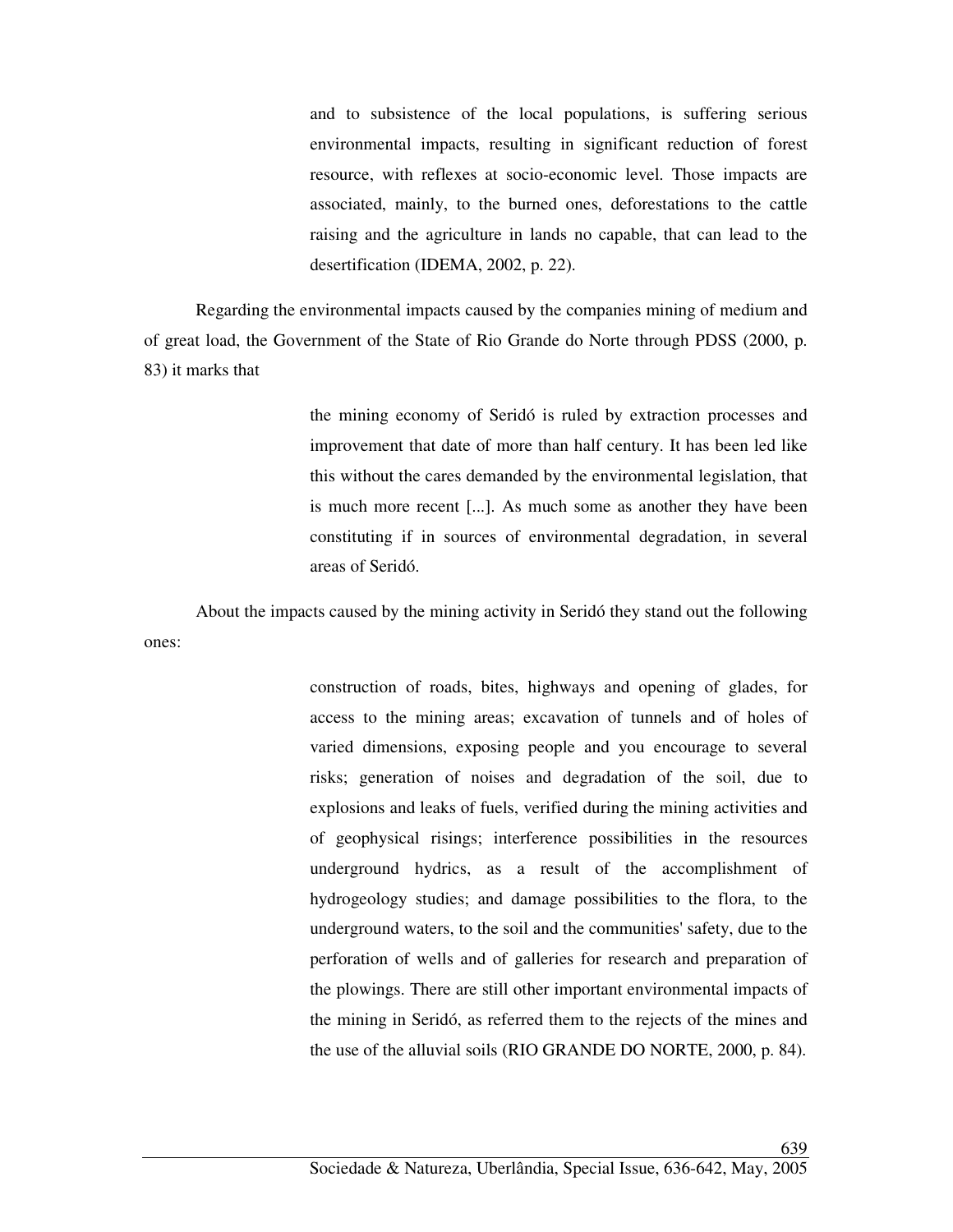In what it concerns to the activity ceramist's action in Seridó, the same stands out as the most irresponsible and inconsequent among the others analyzed.

Regarding the agents' actions for now analyzed, standing out the action of the ceramic section, the Government of the State of Rio Grande do Norte through PDSS (2000, p. 88) it countersigns:

> the human activities that grow and they continue until today in the Area of Seridó, they are linked to the extensive livestock, to the *sequeiro* agriculture, with cultures and inadequate techniques, to the exploration industry of the ceramic and the mining, among the most significant. The industry of the ceramic has outstanding paper, being sustained in two vectors with cashes and potentials powers of degradation of the environment: the retreat of the clay of you are worth and the use of the native forest for the firewood production, consumed in the ovens of it burns of the ceramic.

 In Seridó Potiguar, the Government of the State of Rio Grande do Norte through PDSS recognizes the existence of approximately 150 units producing of red ceramic, including the brickworkses and the most automated industries. Then it is possible to deduce the size environmental damage that the activity is causing, have seen that your principal raw material corresponds to the soil (clay) or better, mud how it is called in the area and, the vegetation (firewood), used as fuel in the ovens of the productive units.

Concerning the bakeries, lime explorations and industries of coffee toasting, the consumption is made inferior to the ceramic, especially because the number of productive units in those different vectors is smaller and those agents' daily consumption is also inferior.

With relationship to the family units and cattle creators, they also come as responsible agents for the environmental degradation in the area, due to the consumption of the firewood, garbage production that not always it receives the due treatment and inadequate practices of exploration and use of the resources natural (soil, vegetation and water, mainly).

All those actions, added associated and/or they have been provoking serious alterations in the local climate, for instance, temperature elevation every year.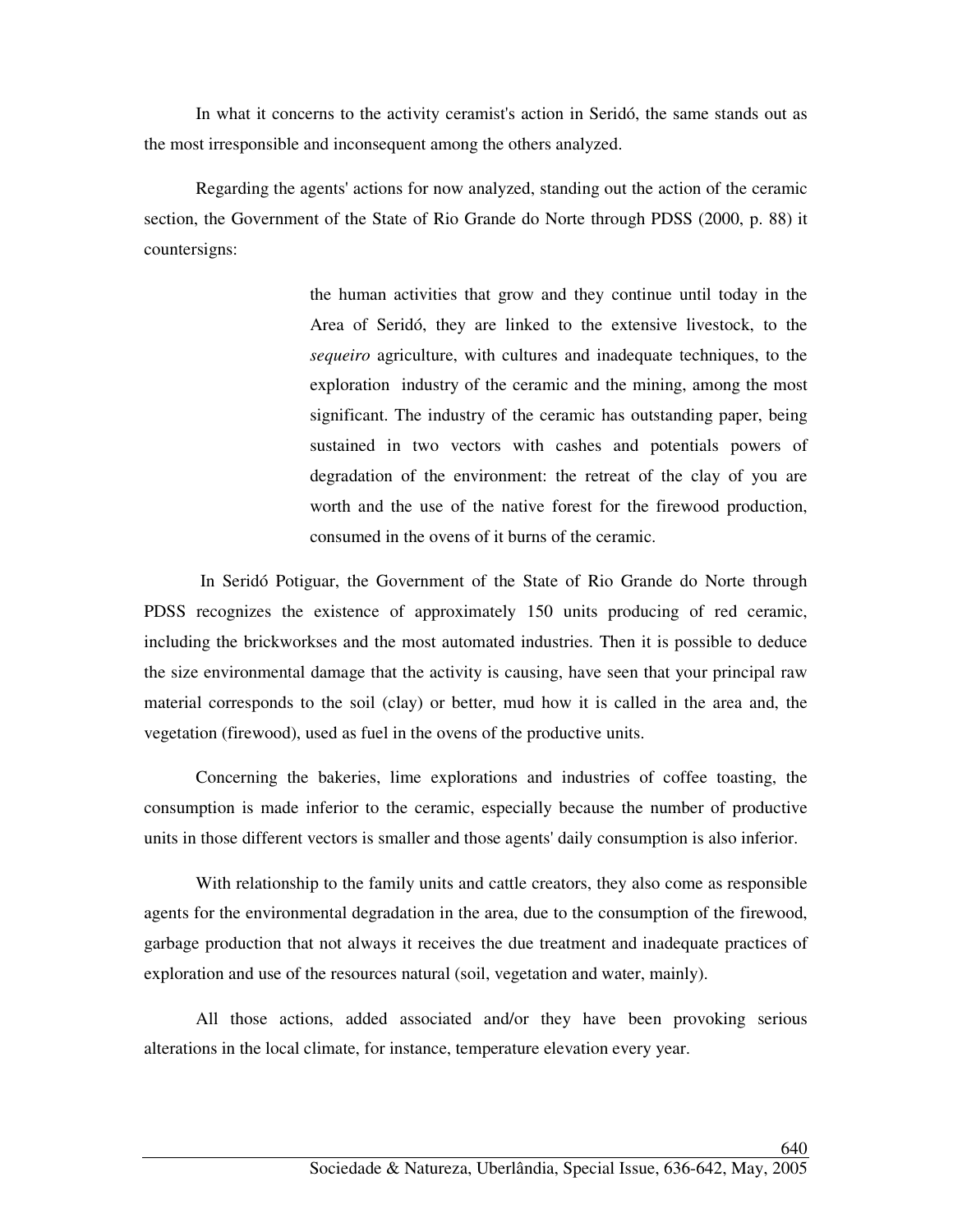### **CONCLUSION**

We verified that the public section has science of the advanced apprenticeship of degradation of the nature in the area of Seridó, however, its acts with shyness in the sense of inspect, to control and/or to punish the responsible agents for such actions.

The principal agents that depredate and explore the resources natural soil, water and vegetation inordinately in the area as the units ceramists producing of workmanships of red ceramic (tiles and bricks), miners, bakeries, lime-pits, industries of coffee toasting, cattle creators without technical information on the use and appropriate handling of the soil and of the water in the properties, besides the family units in general, together with the government, they didn't still arrive the a consent with relationship to the precautions and peculiar responsibilities, what has been postponing the electric outlet of decisions aiming at changes in that process.

The educational base still exercises little influence in the society in the sense of providing changes behaviorists that come to reduce the impacts on the environment.

It is necessary to modify the arrangements economical, political, cultural and social, so that to preserve the nature it is a priority in the society as a whole, with views to the valorization and preservation of the life in worthy conditions and you greeted

### **REFERENCES**

ANDRADE, Manuel Correia de. **Geografia econômica do Nordeste:** O espaço e a economia nordestina. São Paulo, Atlas, 1981.

\_\_\_\_\_. **A produção do espaço norte-rio-grandense.** Natal: UFRN/CCHLA, 1995.

\_\_\_\_\_. **A terra e o homem no Nordeste.** São Paulo: Livraria Editora Ciências Humanas, 1980.

RIO GRANDE DO NORTE. **PDSS - Plano de Desenvolvimento Sustentável do Seridó.**  Natal: IICA, 2000 (2 volumes)

INSTITUTO DE DESENVOLVIMENTO ECONÔMICO E MEIO AMBIENTE DO RIO GRANDE DO NORTE (IDEMA). **Perfil do Estado do Rio Grande do Norte.** Natal: 2002.